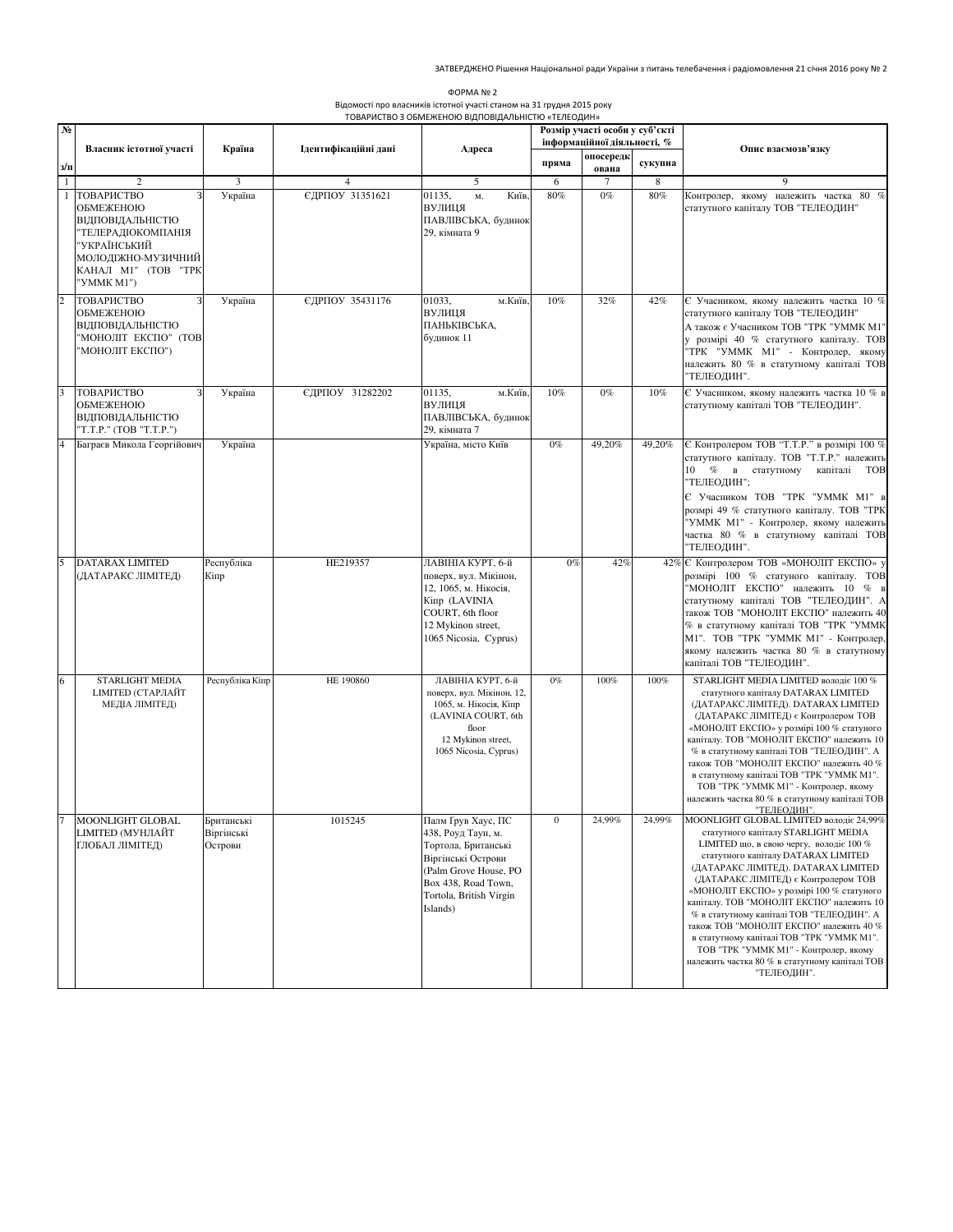| 8  | <b>GRAINGER CONSULTANTS</b>                                               | Гонконг                              | 1007501 | Офіси 1-3, 16 поверх,                                                                                                                                                     | $\bf{0}$         | 24,99 | 24,99 | <b>GRAINGER CONSULTANTS LIMITED володіє</b>                                                                                                                                                                                                                                                                                                                                                                                                                                                                                                                                                                                                                                                                                                                                                                                                                                                              |
|----|---------------------------------------------------------------------------|--------------------------------------|---------|---------------------------------------------------------------------------------------------------------------------------------------------------------------------------|------------------|-------|-------|----------------------------------------------------------------------------------------------------------------------------------------------------------------------------------------------------------------------------------------------------------------------------------------------------------------------------------------------------------------------------------------------------------------------------------------------------------------------------------------------------------------------------------------------------------------------------------------------------------------------------------------------------------------------------------------------------------------------------------------------------------------------------------------------------------------------------------------------------------------------------------------------------------|
|    | <b>LIMITED (ГРАІНДЖЕР</b><br>КОНСАЛТЕНТС ЛІМІТЕД)                         |                                      |         | Кінвік Центр, 32<br>Голливуд Роуд, Централ,<br>Гонконг<br>(Suites 1-3, 16th Floor,<br>Kinwick Centre, 32<br>Hollywood Road, Central,<br>Hong Kong)                        |                  |       |       | 100 % статутного капіталу MOONLIGHT<br>GLOBAL LIMITED, що, в свою чергу, володіє<br>24,99% статутного капіталу STARLIGHT MEDIA<br>LIMITED що, в свою чергу, володіє 100 %<br>статутного капіталу DATARAX LIMITED<br>(ДАТАРАКС ЛІМІТЕД). DATARAX LIMITED<br>(ДАТАРАКС ЛІМІТЕД) є Контролером ТОВ<br>«МОНОЛІТ ЕКСПО» у розмірі 100 % статуного<br>капіталу. ТОВ "МОНОЛІТ ЕКСПО" належить 10<br>% в статутному капіталі ТОВ "ТЕЛЕОДИН". А<br>також ТОВ "МОНОЛІТ ЕКСПО" належить 40 %<br>в статутному капіталі ТОВ "ТРК "УММК М1".<br>ТОВ "ТРК "УММК М1" - Контролер, якому<br>належить частка 80 % в статутному капіталі ТОВ<br>"ТЕЛЕОДИН". GRAINGER CONSULTANTS<br><b>LIMITED</b> є довірчим керуючим дискретного<br>трасту, який володіє та керує активами трасту в<br>інтересах бенефіціарів дискретного трасту<br>ПІНЧУК ВІКТОРА МИХАЙЛОВИЧА та<br>ПІНЧУК ОЛЕНИ ЛЕОНІДІВНИ.                             |
| 9  | CRESTFIELD LIMITED<br>(КРЕСТФІЛД ЛІМІТЕД)                                 | Самоа                                | 24028   | 5 поверх, Девелопмент<br>Банк Самоа Білдінг, Бич<br>Роуд, м. Апіа, Самоа<br>(Level 5, Development<br>Bank of Samoa Building,<br>Beach Road, Apia, Samoa)                  | $\mathbf{0}$     | 24,99 | 24,99 | CRESTFIELD LIMITED володіє 24,99%<br>статутного капіталу STARLIGHT MEDIA<br>LIMITED що, в свою чергу, володіє 100 %<br>статутного капіталу DATARAX LIMITED<br>(ДАТАРАКС ЛІМІТЕД). DATARAX LIMITED<br>(ДАТАРАКС ЛІМІТЕД) є Контролером ТОВ<br>«МОНОЛІТ ЕКСПО» у розмірі 100 % статуного<br>капіталу. ТОВ "МОНОЛІТ ЕКСПО" належить 10<br>% в статутному капіталі ТОВ "ТЕЛЕОДИН". А<br>також ТОВ "МОНОЛІТ ЕКСПО" належить 40 %<br>в статутному капіталі ТОВ "ТРК "УММК М1".<br>ТОВ "ТРК "УММК М1" - Контролер, якому<br>належить частка 80 % в статутному капіталі ТОВ<br>"ТЕЛЕОДИН".                                                                                                                                                                                                                                                                                                                       |
| 10 | <b>GALLEN MANAGEMENT</b><br><b>LIMITED (ГАЛЛЕН</b><br>МЕНЕДЖМЕНТ ЛІМІТЕД) | Республіка<br>Сейшельські<br>Острови | 25255   | 306 Вікторіа Хаус,<br>Вікторіа, Мае, Республіка<br>Сейшельські Острови<br>(306 Victoria House,<br>Victoria, Mahe, Seychelles)                                             | $\mathbf{0}$     | 24,99 | 24,99 | GALLEN MANAGEMENT LIMITED BOJIOJIE 100<br>% статутного капіталу CRESTFIELD LIMITED<br>що, в свою чергу, володіє 24,99% статутного<br>капіталу STARLIGHT MEDIA LIMITED що, в<br>свою чергу, володіє 100 % статутного капіталу<br>DATARAX LIMITED (ДАТАРАКС ЛІМІТЕД).<br><b>DATARAX LIMITED (ДАТАРАКС ЛІМІТЕД) є</b><br>Контролером ТОВ «МОНОЛІТ ЕКСПО» у<br>розмірі 100 % статуного капіталу. ТОВ<br>"МОНОЛІТ ЕКСПО" належить 10 % в<br>статутному капіталі ТОВ "ТЕЛЕОДИН". А також<br>ТОВ "МОНОЛІТ ЕКСПО" належить 40 % в<br>статутному капіталі ТОВ "ТРК "УММК М1".<br>ТОВ "ТРК "УММК М1" - Контролер, якому<br>належить частка 80 % в статутному капіталі ТОВ<br>"ТЕЛЕОДИН". GALLEN MANAGEMENT<br>LIMITED є довірчим керуючим дискретного<br>трасту, який володіє та керує активами трасту в<br>інтересах бенефіціарів дискретного трасту<br>ПІНЧУК ВІКТОРА МИХАЙЛОВИЧА та<br>ПІНЧУК ОЛЕНИ ЛЕОНІДІВНИ. |
| 11 | MANDICA GLOBAL LIMITED<br>(МАНДІКА ҐЛОБАЛ<br>ЛІМІТЕД)                     | Британські<br>Віргінські<br>Острови  | 1015237 | Палм Ґрув Хаус, ПС 438,<br>Роуд Тоун, м. Тортола,<br>Британські Віргінські<br>Острови (Palm Grove<br>House, PO Box 438, Road<br>Town, Tortola, British<br>Virgin Islands) | $\boldsymbol{0}$ | 24,99 | 24,99 | MANDICA GLOBAL LIMITED володіє 24,99%<br>статутного капіталу STARLIGHT MEDIA<br>LIMITED що, в свою чергу, володіє 100 %<br>статутного капіталу DATARAX LIMITED<br>(ДАТАРАКС ЛІМІТЕД). DATARAX LIMITED<br>(ДАТАРАКС ЛІМІТЕД) є Контролером ТОВ<br>«МОНОЛІТ ЕКСПО» у розмірі 100 % статуного<br>капіталу. ТОВ "МОНОЛІТ ЕКСПО" належить 10<br>% в статутному капіталі ТОВ "ТЕЛЕОДИН". А<br>також ТОВ "МОНОЛІТ ЕКСПО" належить 40 %<br>в статутному капіталі ТОВ "ТРК "УММК М1".<br>ТОВ "ТРК "УММК М1" - Контролер, якому<br>належить частка 80 % в статутному капіталі ТОВ<br>"ТЕЛЕОДИН"                                                                                                                                                                                                                                                                                                                    |
| 12 | <b>CORELLA LIMITED</b><br>(КОРЕЛЛА ЛІМІТЕД)                               | Гонконг                              | 971046  | СОфіси 1-3, 16 поверх,<br>Кінвік Центр, 32<br>Голливуд Роуд, Централ,<br>Гонконг (Suites 1-3, 16th<br>Floor, Kinwick Centre, 32<br>Hollywood Road, Central,<br>Hong Kong) | $\bf{0}$         | 24,99 | 24,99 | CORELLA LIMITED володіє 100 % статутного<br>капіталу MANDICA GLOBAL LIMITED що, в<br>свою чергу, володіє 24,99% статутного капіталу<br>STARLIGHT MEDIA LIMITED що, в свою чергу.<br>володіє 100 % статутного капіталу DATARAX<br>LIMITED (ДАТАРАКС ЛІМІТЕД). DATARAX<br>LIMITED (ДАТАРАКС ЛІМІТЕД) є Контролером<br>ТОВ «МОНОЛІТ ЕКСПО» у розмірі 100 %<br>статуного капіталу. ТОВ "МОНОЛІТ ЕКСПО"<br>належить 10 % в статутному капіталі ТОВ<br>"ТЕЛЕОДИН". А також ТОВ "МОНОЛІТ<br>ЕКСПО" належить 40 % в статутному капіталі<br>TOB "TPK "YMMK M1". TOB "TPK "YMMK M1<br>- Контролер, якому належить частка 80 % в<br>статутному капіталі ТОВ "ТЕЛЕОДИН".<br>CORELLA LIMITED є довірчим керуючим<br>дискретного трасту, який володіє та керує<br>активами трасту в інтересах бенефіціарів<br>дискретного трасту ПІНЧУК ВІКТОРА<br>МИХАЙЛОВИЧА та ПІНЧУК ОЛЕНИ<br>ЛЕОНІЛІВНИ.                          |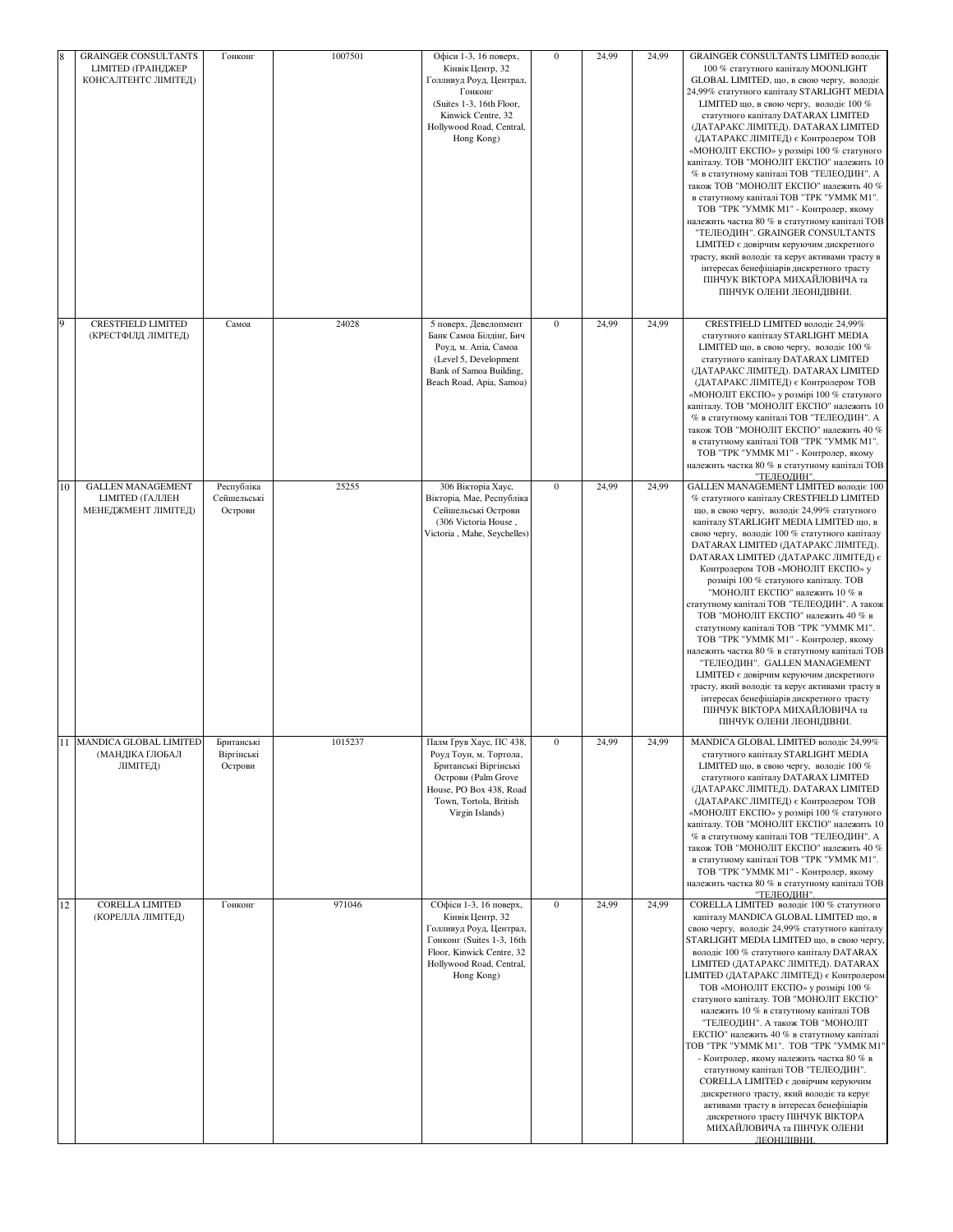|    | 13<br>ROSEADOR OVERSEAS<br><b>LIMITED (РОСЕДОР</b><br>ОВЕРСІЗ ЛІМІТЕД) | Британські<br>Віргінські<br>Острови                      | 1011353 | Палм Ґрув Хаус, ПС 438,<br>Роуд Таун, м. Тортола,<br>Британські Віргінські<br>Острови (Palm Grove<br>House, PO Box 438, Road<br>Town, Tortola, British<br>Virgin Islands) | $\boldsymbol{0}$ | 24,99 | 24,99 | ROSEADOR OVERSEAS LIMITED володіє<br>24,99% статутного капіталу STARLIGHT MEDIA<br>LIMITED що, в свою чергу, володіє 100 %<br>статутного капіталу DATARAX LIMITED<br>(ДАТАРАКС ЛІМІТЕД). DATARAX LIMITED<br>(ДАТАРАКС ЛІМІТЕД) є Контролером ТОВ<br>«МОНОЛІТ ЕКСПО» у розмірі 100 % статуного<br>капіталу. ТОВ "МОНОЛІТ ЕКСПО" належить 10<br>% в статутному капіталі ТОВ "ТЕЛЕОДИН". А<br>також ТОВ "МОНОЛІТ ЕКСПО" належить 40 %<br>в статутному капіталі ТОВ "ТРК "УММК М1".<br>ТОВ "ТРК "УММК М1" - Контролер, якому<br>належить частка 80 % в статутному капіталі ТОВ<br>"ТЕЛЕОДИН".                                                                                                                                                                                                                                                                                                                                                                                                                                                                                                                                            |
|----|------------------------------------------------------------------------|----------------------------------------------------------|---------|---------------------------------------------------------------------------------------------------------------------------------------------------------------------------|------------------|-------|-------|--------------------------------------------------------------------------------------------------------------------------------------------------------------------------------------------------------------------------------------------------------------------------------------------------------------------------------------------------------------------------------------------------------------------------------------------------------------------------------------------------------------------------------------------------------------------------------------------------------------------------------------------------------------------------------------------------------------------------------------------------------------------------------------------------------------------------------------------------------------------------------------------------------------------------------------------------------------------------------------------------------------------------------------------------------------------------------------------------------------------------------------|
| 14 | RADNER CONSULTING<br><b>LIMITED (РАДНЕР</b><br>КОНСАЛТІНІ ЛІМІТЕД)     | Республіка<br>Сейшельські<br>Острови                     | 26009   | 306 Вікторіа Хаус,<br>Вікторіа, Мае, Республіка<br>Сейшельські Острови<br>(306 Victoria House,<br>Victoria, Mahe, Seychelles)                                             | $\boldsymbol{0}$ | 24,99 | 24,99 | RADNER CONSULTING LIMITED BOJIOJIE 100 %<br>статутного капіталу ROSEADOR OVERSEAS<br>LIMITED що, в свою чергу, володіє 24,99%<br>статутного капіталу STARLIGHT MEDIA<br>LIMITED що, в свою чергу, володіє 100 %<br>статутного капіталу DATARAX LIMITED<br>(ДАТАРАКС ЛІМІТЕД). DATARAX LIMITED<br>(ДАТАРАКС ЛІМІТЕД) є Контролером ТОВ<br>«МОНОЛІТ ЕКСПО» у розмірі 100 % статуного<br>капіталу. ТОВ "МОНОЛІТ ЕКСПО" належить 10<br>% в статутному капіталі ТОВ "ТЕЛЕОДИН". А<br>також ТОВ "МОНОЛІТ ЕКСПО" належить 40 %<br>в статутному капіталі ТОВ "ТРК "УММК М1".<br>ТОВ "ТРК "УММК М1" - Контролер, якому<br>належить частка 80 % в статутному капіталі ТОВ<br>"ТЕЛЕОДИН". RADNER CONSULTING<br><b>LIMITED</b> є довірчим керуючим дискретного<br>трасту, який володіє та керує активами трасту в<br>інтересах бенефіціарів дискретного трасту<br>ПІНЧУК ВІКТОРА МИХАЙЛОВИЧА та<br>ПІНЧУК ОЛЕНИ ЛЕОНІДІВНИ.                                                                                                                                                                                                                      |
| 15 | Benjamin Verne (Бенджамін<br>Верне)                                    | Франція,<br>податковий<br>резидент<br>Щвейцарія          |         | Женева, Швейцарія<br>(Geneva, Switzerland)                                                                                                                                | $\boldsymbol{0}$ | 24,99 | 24,99 | Benjamin Verne володіє 100 % статутного капіталу<br>GRAINGER CONSULTANTS LIMITED Ta 6<br>одноосібним директором GRAINGER<br>CONSULTANTS LIMITED, що, в свою чергу,<br>володіє 100 % статутного капіталу MOONLIGHT<br>GLOBAL LIMITED, що, в свою чергу, володіє<br>24,99% статутного капіталу STARLIGHT MEDIA<br>LIMITED що, в свою чергу, володіє 100 %<br>статутного капіталу DATARAX LIMITED<br>(ДАТАРАКС ЛІМІТЕД). DATARAX LIMITED<br>(ДАТАРАКС ЛІМІТЕД) є Контролером ТОВ<br>«МОНОЛІТ ЕКСПО» у розмірі 100 % статуного<br>капіталу. ТОВ "МОНОЛІТ ЕКСПО" належить 10<br>% в статутному капіталі ТОВ "ТЕЛЕОДИН". А<br>також ТОВ "МОНОЛІТ ЕКСПО" належить 40 %<br>в статутному капіталі ТОВ "ТРК "УММК М1".<br>ТОВ "ТРК "УММК М1" - Контролер, якому<br>належить частка 80 % в статутному капіталі ТОВ<br>"ТЕЛЕОДИН". Benjamin Verne є кінцевим<br>бенефіціарним власником ТОВ "ТЕЛЕОДИН".<br>GRAINGER CONSULTANTS LIMITED $\epsilon$<br>довірчим керуючим дискретного трасту, який<br>володіє та керує активами трасту в інтересах<br>бенефіціарів дискретного трасту ПІНЧУК<br>ВІКТОРА МИХАЙЛОВИЧА та ПІНЧУК ОЛЕНИ<br>ЛЕОНІДІВНИ. |
|    | 16<br>Samantha D'Aoud (Саманта<br>Д'Аоуд)                              | Велика<br>Британія,<br>податковий<br>резидент<br>Франції |         | Св. Блез, Франція (St<br>Blaise, France)                                                                                                                                  | $\mathbf{0}$     | 24,99 | 24,99 | Samantha D'Aoud володіє 100 % статутного<br>капіталу GALLEN MANAGEMENT LIMITED та є<br>одноосібним директором GALLEN<br>MANAGEMENT LIMITED, що, в свою чергу,<br>володіє 100 % статутного капіталу CRESTFIELD<br>LIMITED, що, в свою чергу, володіє 24,99%<br>статутного капіталу STARLIGHT MEDIA<br>LIMITED що, в свою чергу, володіє 100 %<br>статутного капіталу DATARAX LIMITED<br>(ДАТАРАКС ЛІМІТЕД). DATARAX LIMITED<br>(ДАТАРАКС ЛІМІТЕД) є Контролером ТОВ<br>«МОНОЛІТ ЕКСПО» у розмірі 100 % статуного<br>капіталу. ТОВ "МОНОЛІТ ЕКСПО" належить 10<br>% в статутному капіталі ТОВ "ТЕЛЕОДИН". А<br>також ТОВ "МОНОЛІТ ЕКСПО" належить 40 %<br>в статутному капіталі ТОВ "ТРК "УММК М1".<br>ТОВ "ТРК "УММК М1" - Контролер, якому<br>належить частка 80 % в статутному капіталі ТОВ<br>"ТЕЛЕОДИН". Samantha D'Aoud є кінцевим<br>бенефіціарним власником ТОВ "ТЕЛЕОДИН".<br><b>GALLEN MANAGEMENT</b><br>LIMITED є довірчим керуючим дискретного<br>трасту, який володіє та керує активами трасту в<br>інтересах бенефіціарів дискретного трасту<br>ПІНЧУК ВІКТОРА МИХАЙЛОВИЧА та<br>ПІНЧУК ОЛЕНИ ЛЕОНІДІВНИ.                |